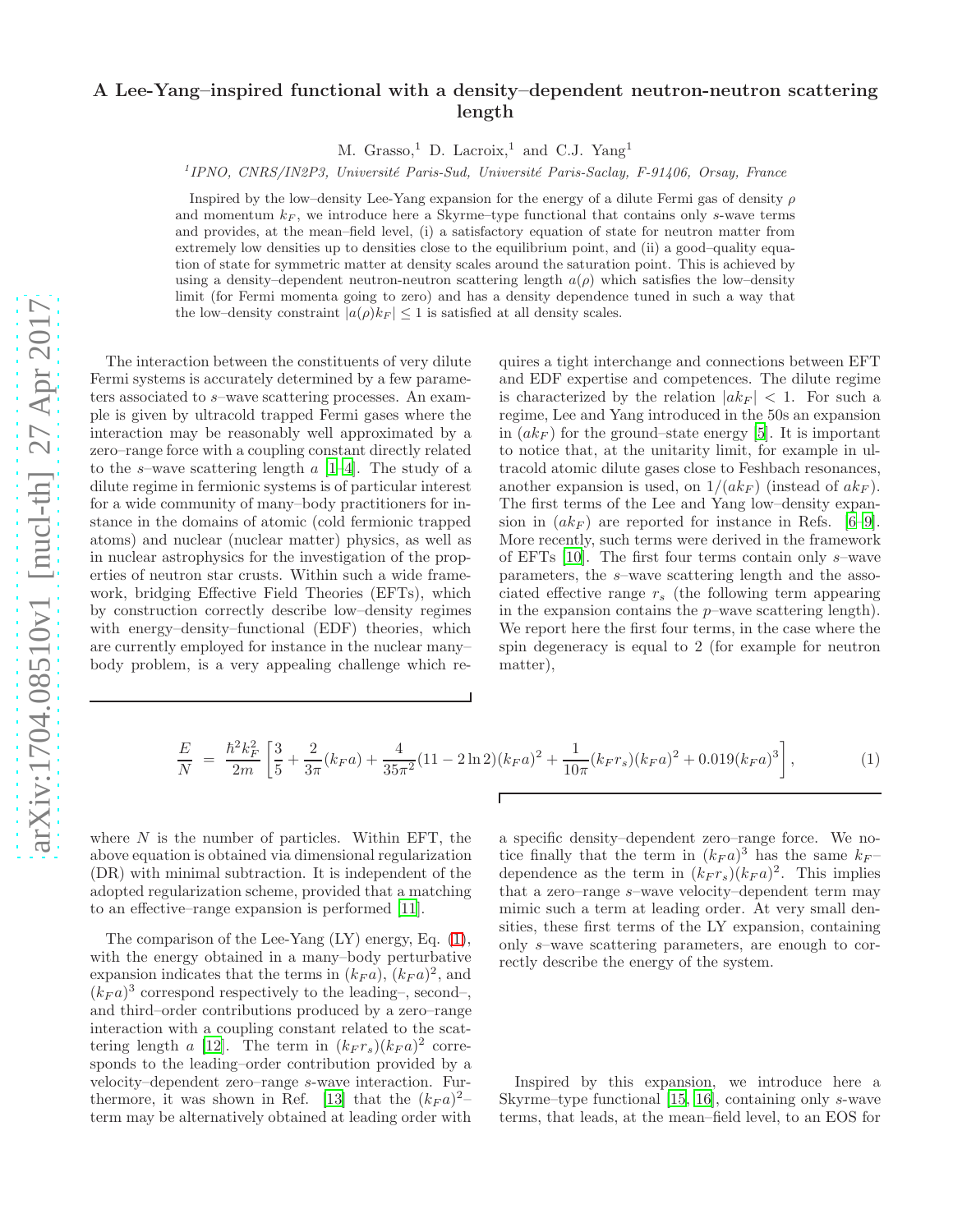neutron matter given by Eq. [\(1\)](#page-0-0), with the relations

$$
t_0(1 - x_0) = \frac{4\pi\hbar^2}{m}a,
$$
  
\n
$$
t_3(1 - x_3) = \frac{144\hbar^2}{35m}(3\pi^2)^{1/3}(11 - 2\ln 2)a^2,
$$
 (2)  
\n
$$
t_1(1 - x_1) = \frac{2\pi\hbar^2}{m}(a^2r_s + 0.19\pi a^3),
$$

where  $t_0, t_1, t_3$ , and  $x_0, x_1, x_3$  are Skyrme parameters and the power of the density–dependent  $t_3$ -term is chosen equal to  $1/3$  [\[13\]](#page-4-4). We require that such a functional: (i) correctly describes neutron matter from extremely low densities up to densities close to the equilibrium point of symmetric matter,  $\rho = 0.16$  fm<sup>-3</sup>; (ii) provides in addition a correct equation of state (EOS) for symmetric matter at density scales around the saturation point. The requirement (i) cannot be fully satisfied by using the value of -18.9 fm for the s-wave scattering length. Such a very large value leads indeed to a correct description of neutron matter with the first terms of Eq. [\(1\)](#page-0-0) only at extremely low densities [\[13\]](#page-4-4). For this reason, resumed expressions have been proposed in the literature within EFT for cases where the scattering length is very large (see for instance Refs. [\[17](#page-4-7)[–19](#page-4-8)]). Recently, going towards this direction, a hybrid functional was introduced, YGLO, combining a resumed expression (that guarantees the correct low–density behavior) and good properties of Skyrme–type forces, which are known to well describe the EOS of matter close to the equilibrium point of symmetric matter [\[13\]](#page-4-4). A resumed functional making connection between cold atoms and neutron matter was introduced in Ref. [\[14](#page-4-9)].

In this work, we probe the possibility of adopting a simpler functional, which does not contain any resumed expression. To satisfy both requirements (i) and (ii) we impose that the neutron-neutron scattering length is density dependent,  $a(\rho)$ , in such a way to ensure the correct low–density behavior for neutron matter (for  $k_F$  going to zero) and to justify the use of a LY–type EOS truncated at the very first terms (only parameters related to the s-wave scattering length are taken into account).

Owing to the fact that the parameters  $x_i$  associated to s–wave terms do not appear in the mean–field EOS of symmetric matter with a Skyrme force, we adjust here the parameters  $t_i$  to have a reasonable mean–field EOS for symmetric matter, and we tune the neutron-neutron scattering length in the following way: We impose that it takes the value of -18.9 fm up to a Fermi momentum  $k_F^{max}$  such that  $k_F^{max}$ 18.9 = 1. This ensures the correct low–density behavior. It turns out that  $k_F^{max} \sim 0.05$  $\text{fm}^{-1}$ , corresponding to a maximum density ~ 4 × 10<sup>-6</sup> fm<sup>-3</sup>, where the density and the Fermi momentum are related by the relation  $k_F = (3\pi^2 \rho)^{1/3}$ . Beyond this density value, we generalize the low-density constraint  $|k_F|a| \leq 1$ (that identifies the density window where the LY formula is valid) to the case where the scattering length is density dependent, with the relation  $|k_F \, a(\rho)| \leq 1$ used to tune the density dependence of the scattering



FIG. 1: Neutron-neutron s–wave scattering length as a function of the density (a) and of the Fermi momentum (b). The green region contains all the possible cases between  $|k_F a(k_F)| = 0.5$  (red dashed line) and  $|k_F a(k_F)| = 1$  (black solid line).

length. Interestingly, the momentum dependence  $1/k_F$ obtained by imposing such a constraint strongly resembles to the magnetic–field dependence of the scattering length in ultracold trapped atoms close to Feshbach resonances [\[2\]](#page-3-4). This indicates a very strong analogy with ultra–cold atomic gases, where the scattering length is tuned by an applied magnetic field. Our strategy of using a Fermi momentum (or density)–tuned scattering length leads in our case to a strikingly similar behavior.

We plot in Fig. 1 the neutron-neutron scattering length as a function of the density (a) and as a function of the Fermi momentum (b). The lower curve corresponds to the tuning  $|k_F a(k_F)| = 1$ . As an illustration of the sensitivity to the hypothesis discussed above, the upper curve delimiting the green region is also shown, corresponding to a tuning obtained by imposing a stricter low–density constraint,  $|k_F a(k_F)| = 0.5$ . The green areas in the two panels of the figure contain all the intermediate cases. When replacing a by  $a(\rho)$ , the  $x_i$  parameters become density dependent and their expressions may be deduced from Eqs. (2).

## First two terms of the Lee-Yang expansion.

The EOS obtained by dropping the last two terms of Eq. [\(1\)](#page-0-0) corresponds to a mean–field EOS within a Skyrme  $t_0 - t_3$  model. Within such a simplified model, we adjusted in Ref. [\[13](#page-4-4)] the parameters  $t_0$  and  $t_3$  to have a satisfactory EOS for symmetric matter around the saturation point, providing a saturation density of 0.16 fm<sup>-3</sup> with an energy per particle of -16.04 MeV:  $t_0$  $(t_3) = -1803.93$  MeV fm<sup>3</sup> (= 12911.00 MeV fm<sup>4</sup>). By using these values for  $t_0$  and  $t_3$ , we may deduce the density dependence of the parameters  $x_0$  and  $x_3$  through the density dependence of the neutron-neutron scattering length (Fig. 2). Notice that the values of the parameters  $x_0$ and  $x_3$  vary from -4.46 and -139.40, respectively, at zero density [\[13](#page-4-4)], to values which are closer to typical  $x_0, x_3$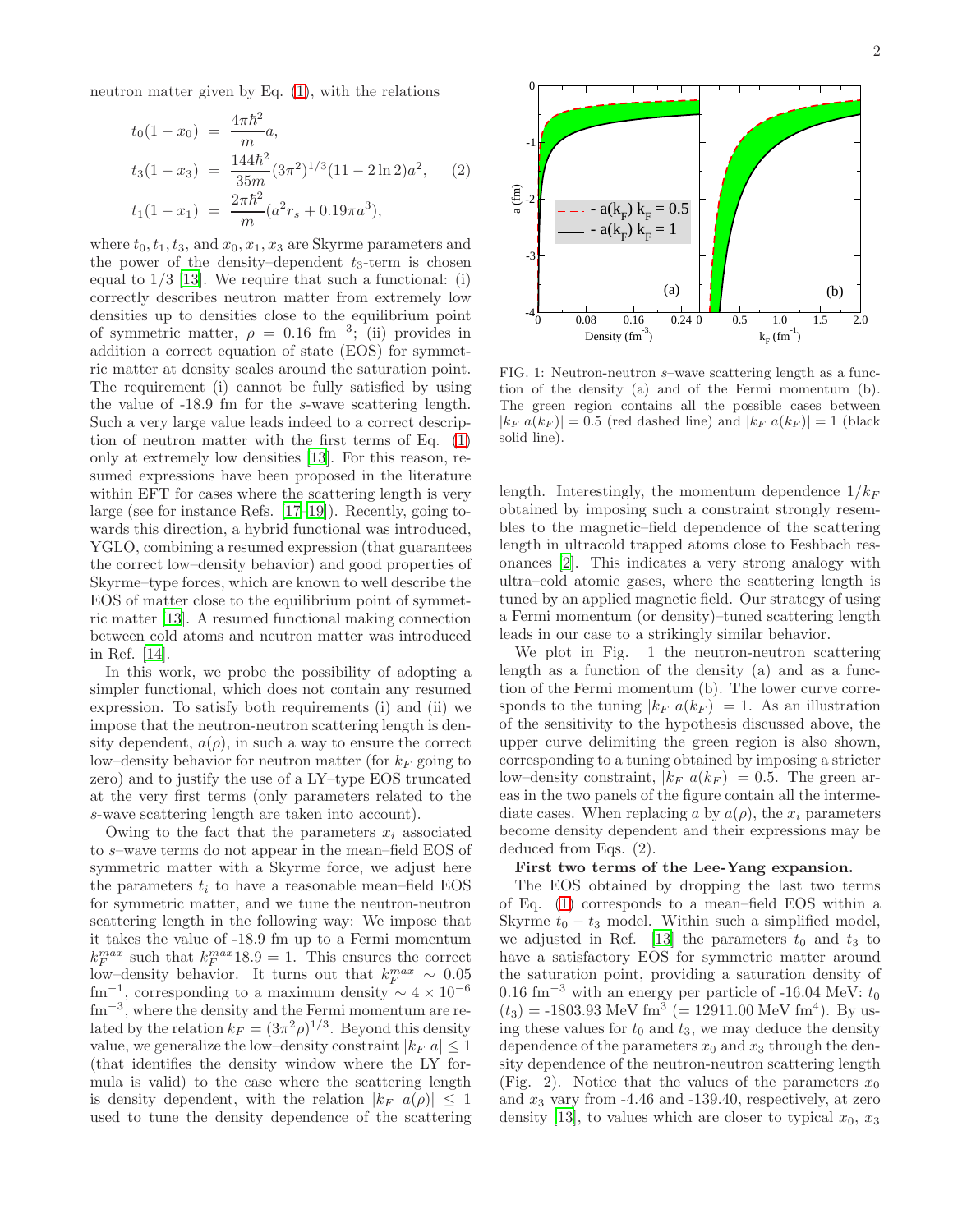

<span id="page-2-0"></span>FIG. 2: Density dependence of the parameters  $x_0$  (a) and  $x_3$ (b). The green region contains all the possible cases between  $|k_F a(k_F)| = 0.5$  (red dashed line) and  $|k_F a(k_F)| = 1$  (black solid line).



FIG. 3: EOS of symmetric matter obtained within a  $t_0 - t_3$ model, with the parameters adjusted in Ref. [\[13\]](#page-4-4) (red dashed line) and within a  $t_0 - t_3 - t_1$  model, with the parameters adjusted in this work (blue circles). For comparison, the SLy5 mean-field EOS is plotted (black solid line).

values in Skyrme forces at larger densities. The corresponding EOS of symmetric matter is plotted in Fig. 3 and compared to the SLy5–mean–field [\[20](#page-4-10)] EOS (used as a benchmark for the fit in Ref. [\[13\]](#page-4-4)).

The EOS for neutron matter with  $x_0$ ,  $x_3$  displayed in Fig. [2](#page-2-0) is shown in Fig. [4,](#page-2-1) where also the SLy5– mean–field EOS is drawn for comparison (black triangles). We also show in the same figure two alternative mean–field Skyrme EOSs, obtained with the parameterizations SkP [\[21](#page-4-11)] (cyan circles) and SIII [\[22\]](#page-4-12) (magenta squares). Whereas the SLy5 parametrization was designed to accurately reproduce a microscopic EOS for neutron matter even beyond the saturation point of symmetric matter, the other two Skyrme parameterizations were not adjusted in the same way and are not so accu-



<span id="page-2-1"></span>FIG. 4: EOS of neutron matter as a function of the density computed in the mean–field approximation with SLy5 (black triangels), SkP (cyan circles), and SIII (magenta squares). The EOSs obtained with the first two terms of the Lee-Yang expansion by using the constant value  $a = -18.9$  fm (blue squares) and a density–dependent scattering length are also shown. For the latter case, the black solid line represents the EOS obtained with the low–density constraint  $|k_F a(k_F)| = 1$ whereas the red dashed curve represents the EOS obtained by imposing  $|k_F a(k_F)| = 0.5$ . The green area contains the intermediate cases. The black dotted line represents the EOS obtained by imposing  $|k_F a(k_F)| = 1$  and using an effective range of -4.5 fm.

rate. However, they still provide reasonable results for neutron matter at least up to densities around the equilibrium point of symmetric matter. One observes that the upper and lower EOSs delimiting the green area differ very weakly. To estimate how much the density dependence of the scattering length affects the EOS, we also plot the EOS obtained by using a constant scattering length equal to the free value, -18.9 fm, (blue squares) which obviously leads to a totally wrong curve, except at extremely small densities.

One observes that the obtained EOS is still quite far from the Skyrme EOSs. The energy is systematically too high indicating that an attractive contribution is missing.

## Including the s-wave  $k_F^5$  terms.

The value of the effective range associated to the scattering length  $a = 18.9$  fm is 2.75 fm. In general, the term containing the effective range may be neglected in the LY expansion if  $k_F |r_s| < 1$ . For higher momenta,  $k_F |r_s| \gtrsim 1$ and the corresponding term cannot be neglected anymore. In our case, the scattering length is equal to -18.9 fm only up to  $k_F \sim 0.05$  fm<sup>-1</sup>. At this value of the Fermi momentum and for  $r_s = 2.75$  fm,  $k_F r_s \sim 0.14$ , which is still sensibly less than 1. Thus, up to  $k_F \sim 0.05$ fm<sup>−</sup><sup>1</sup> , the effective–range term may be safely neglected. However, at higher densities, the value of the scattering length changes very fast as a function of the density and it would be meaningless to still associate to such a value an effective range of 2.75 fm. Furthermore, we have observed in the Skyrme  $t_0 - t_3$  model that, at ordinary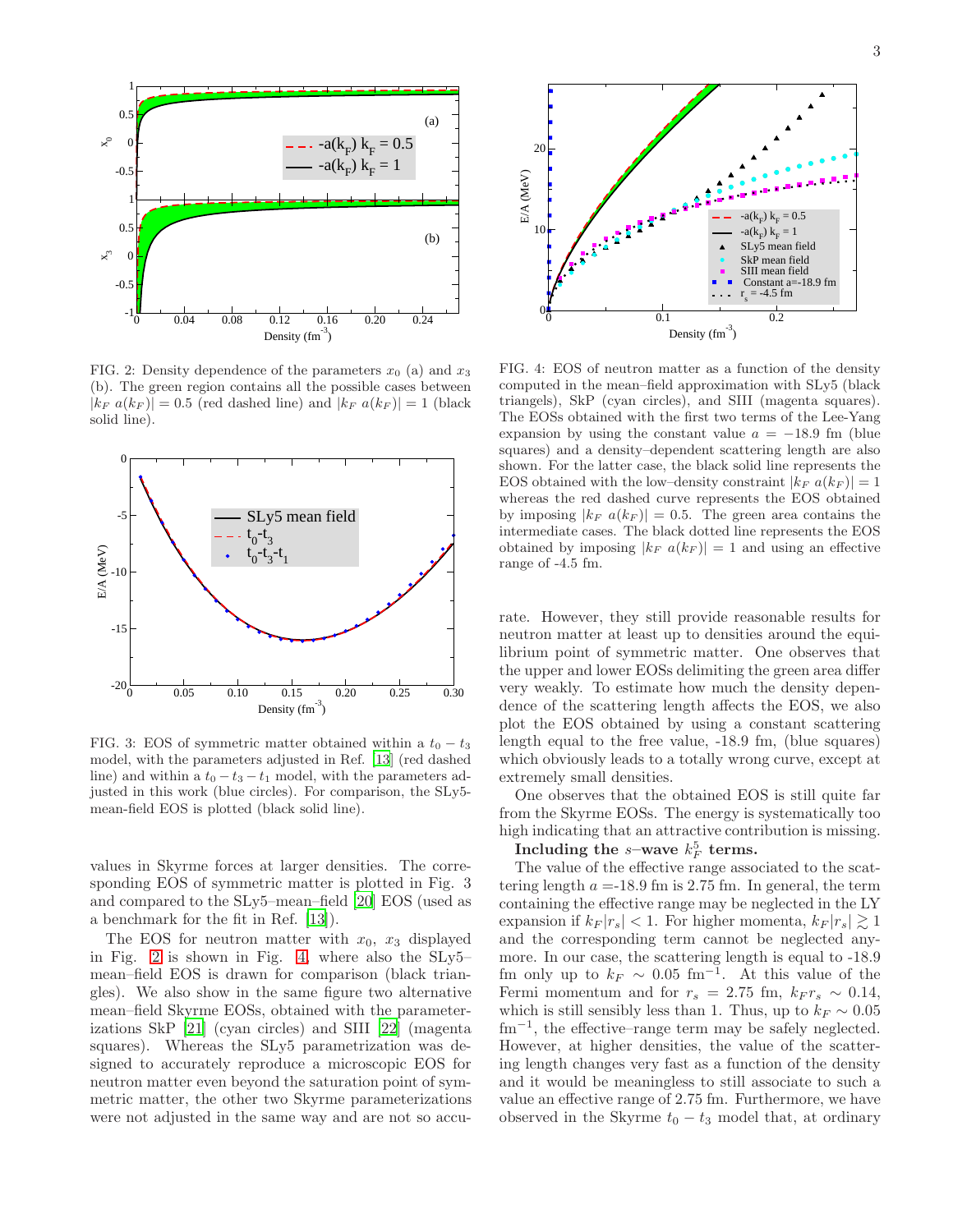nuclear densities, a density–dependent neutron-neutron scattering length is not sufficient to reproduce a reasonable EOS and that an attractive contribution is missing. Such a missing attractive contribution in the EOS may indeed be obtained by including the following two terms of the expansion, which are still  $s$ -wave terms and have both a  $k_F^5$  dependence (Eq. (2) shows the relation with the  $t_1$  velocity–dependent term of a Skyrme model). The first of these terms contains the effective range and we use the effective range as a parameter for reproducing a reasonable neutron–matter EOS up to around the saturation density of symmetric matter. We have found that  $r_s = -4.5$  fm for the case  $|k_F \ a(k_F)| = 1$  leads to an acceptable EOS (black dotted line in Fig. 4).

The symmetric matter EOS will also be modified by the inclusion of the  $t_1$  term in the interaction. We proceed as done previously: we readjust the parameters  $t_0$ ,  $t_3$ , and  $t_1$  to have a satisfactory EOS for symmetric matter and we keep these values unchanged. The adjusted parameters are  $t_0 = -1818$  MeV fm<sup>3</sup>,  $t_3 = 12970$  MeV  $\text{fm}^4$ ,  $t_1 = 15 \text{ MeV fm}^5$  and the corresponding EOS of symmetric matter is plotted in Fig. 1 within the model  $t_0 - t_1 - t_3.$ 

Let us now investigate in more detail the very low– density sector. Figure [5](#page-3-5) shows the energy of neutron matter divided by the free gas energy as a function of  $-ak_F$  (with  $a = -18.9$  fm). The curves corresponding to the first two terms of the Lee-Yang expansion with a constant scattering length (-18.9 fm) and with a density– dependent scattering length are shown together with the SLy5 EOS. In addition, the dot–dashed green curve illustrates the results obtained with the inclusion of the  $k_F^5$ terms with  $r_s = -4.5$  fm. We have already observed that this case gives a reasonable EOS at ordinary nuclear densities (Fig. 4). We see now that, in addition, it well reproduces the correct low–density behavior. For instance, for  $-ak_F \sim 6$ , the value of the energy divided by the free gas energy is  $\sim 0.6$ , which is comparable to the microscopic QMC s–wave, the QMC AV4, or the AFDMC results reported in Ref. [\[23](#page-4-13)[–26](#page-4-14)].

Our exploratory study can be summarized as follows. We start with a functional based on the first two terms of the LY expansion, which is correct at very low densities but produces a wrong EOS for  $\rho > 10^{-6}$  fm<sup>-3</sup>. Then, for higher densities, we depart from the matching to an effective–range expansion by imposing a densitydependent scattering length  $a(k_F)$ , which is constrained by a dimensionless quantity  $C(|k_F a(k_F)| = C \leq 1)$ . Empirical evidence shows that the effective range needs to enter as a free parameter in order to obtain a reasonable description of neutron matter up to the saturation density. The EOS of symmetric and neutron matter can be deduced by a simple functional which corresponds to a  $t_0 - t_1 - t_3$  Skyrme interaction with density– dependent  $x_i$ 's. Our functional may be employed into various applications for the description of neutron–rich systems at very low–density scales as well as of isospin– symmetric and asymmetric systems at ordinary nuclear



<span id="page-3-5"></span>FIG. 5: Energy of neutron matter divided by the energy of a free Fermi gas as a function of  $|ak_F|$ , with  $a = -18.9$  fm. The black solid and the blue dotted curves represent the SLy5– mean–field and the LY (with only the first two terms and  $a = -18.9$  fm) EOSs, respectively. The red dashed and the green dot–dashed curves illustrate the EOSs obtained with a density–dependent scattering length with  $|a(k_F)k_f| = 1$ , with only the first two terms and with the full expression of Eq. [\(1\)](#page-0-0)  $(r_s = -4.5 \text{ fm})$ , respectively. The ab-initio Quantum Monte-Carlo (QMC) with only s-wave and with the full AV4 interaction taken from Refs. [\[24,](#page-4-15) [25](#page-4-16)] are shown respectively with purple squares and blue triangle. The AFDMC ab-initio results are taken from Ref. [\[26](#page-4-14)].

density scales.

## Acknowledgments

This project has received funding from the European Unions Horizon 2020 research and innovation program under grant agreement No. 654002.

- <span id="page-3-0"></span>[1] G. Bruun, Y. Castin, R. Dum, and K. Burnett, Eur. Phys. J. D 7, 433 (1999).
- <span id="page-3-4"></span>[2] S. Giorgini, L.P. Pitaevskii, and S. Stringari, Rev. of Mod. Phys. 80, 1215 (2008).
- [3] Immanuel Bloch, Jean Dalibard, and Wilhelm Zwerger, Rev. Mod. Phys. 80, 885 (2008).
- <span id="page-3-1"></span>[4] W. Zwerger, ed. The BCS-BEC crossover and the uni-

tary Fermi gas. Vol. 836. Springer Science and Business Media, (2011).

- <span id="page-3-2"></span>[5] T. D. Lee and C. N. Yang, Phys. Rev. 105, 1119 (1957).
- <span id="page-3-3"></span>[6] V.N. Efimov and M.Ya. Amusya, Sov. Phys. JETP 20, 388 (1965).
- [7] M.Ya. Amusia and V.N. Efimov, Ann. Phys. (NY) 47, 377 (1968).